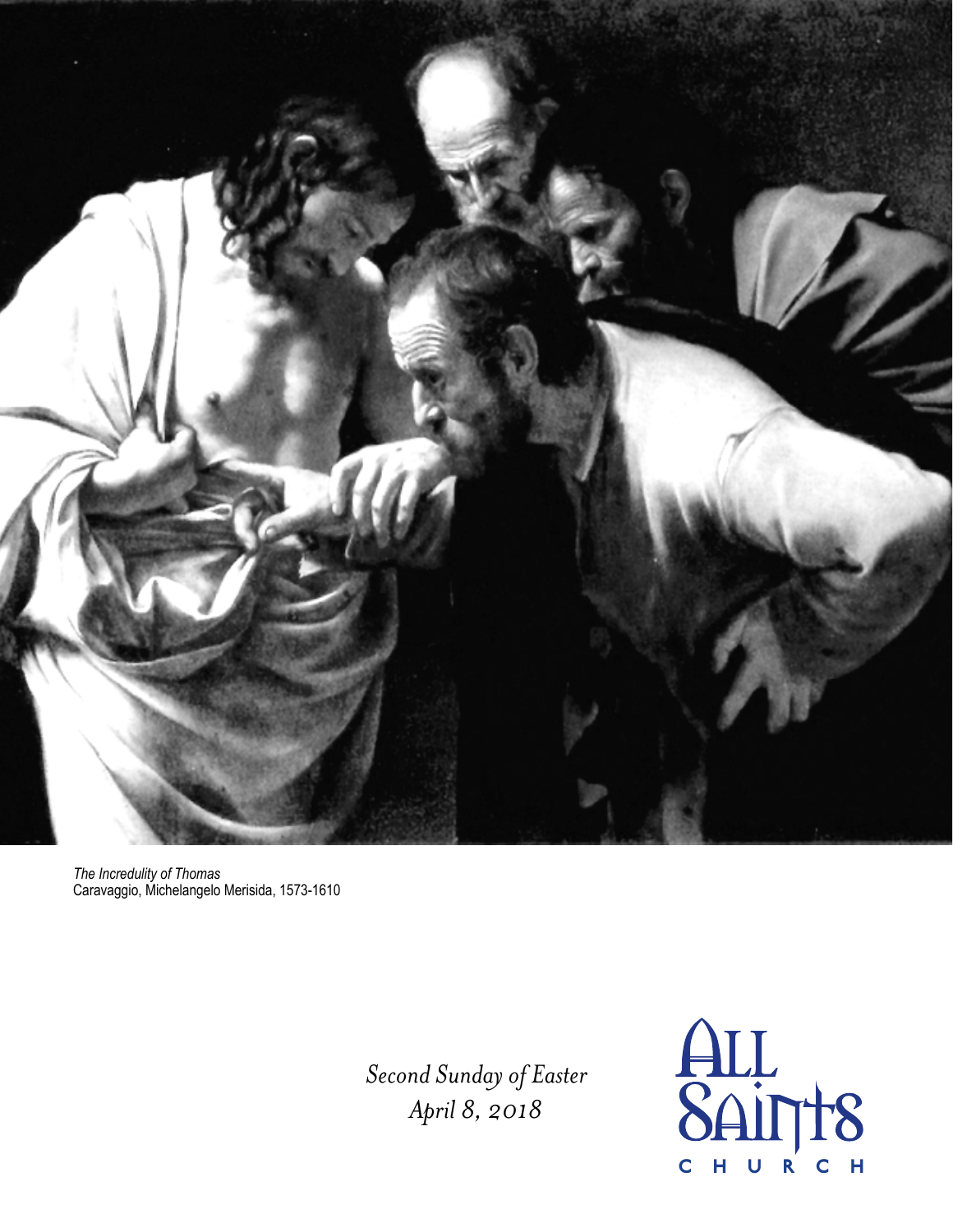†**CALL TO WORSHIP & PROCESSION** *(Psalm of the Day - Psalm 133)* (†*The congregation standing*) Minister: . . . Let us ascend to the heavenly City in the name of the Father and of the Son and of the Holy Spirit!

### **Congregation: Amen.**

### **†Processional Hymn**

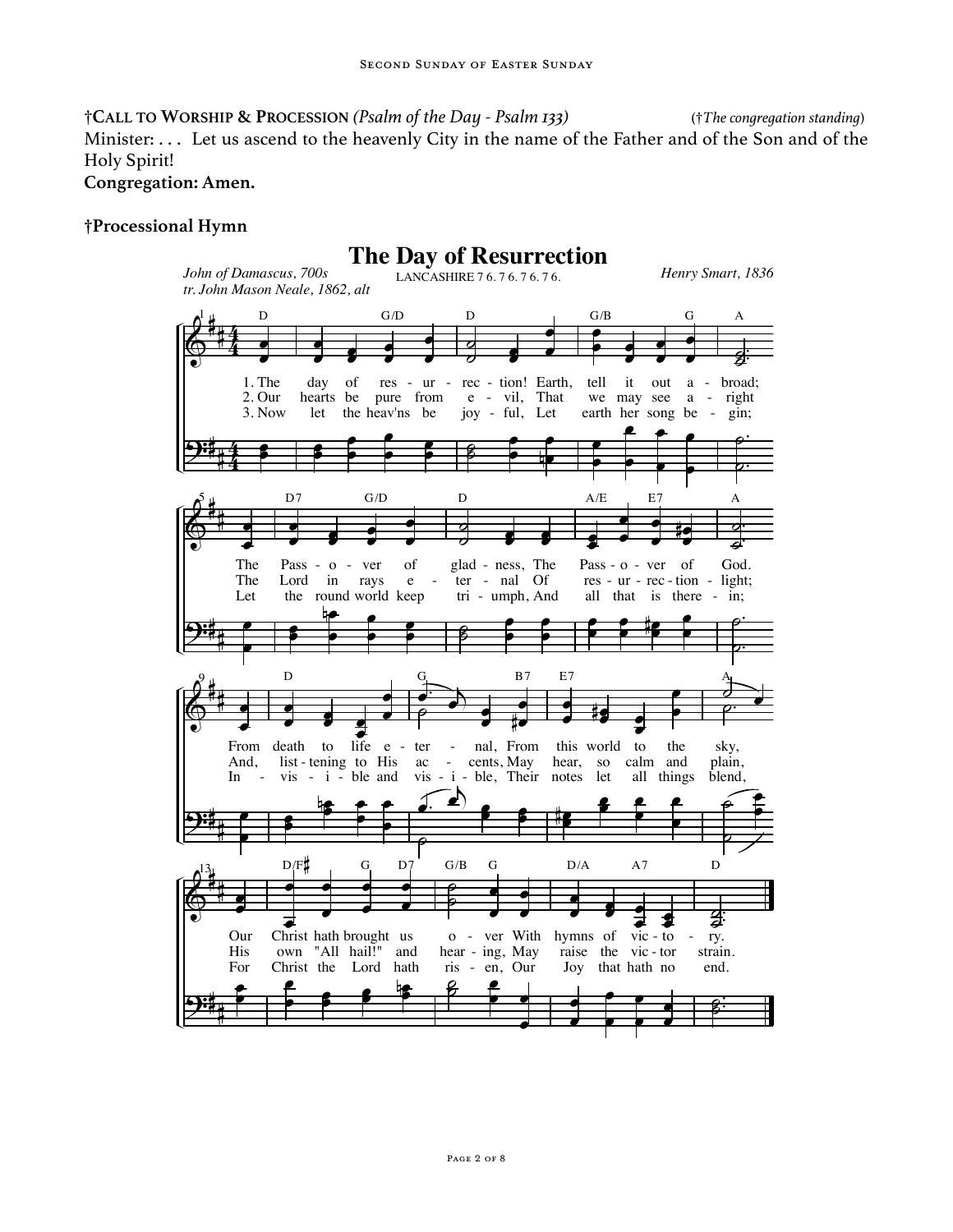Minister: The grace and peace of the Lord Jesus Christ be with you! **Congregation: And also with you!** Minister: Hallelujah! Christ is risen. **Congregation: The Lord is risen indeed. Hallelujah!** 

### **SIN OFFERING: CONFESSION** *(The congregation is invited to kneel.)*

**Unison**: **Most merciful God, we confess that we have sinned against you in thought, word, and deed, by what we have done, and by what we have left undone. We have not loved you with our whole heart; we have not loved our neighbors as ourselves. We are truly sorry and we humbly repent. For the sake of your Son Jesus Christ, have mercy on us and forgive us; that we may delight in your will, and walk in your ways, to the glory of your Name. Amen.** 

Minister: Our Lord Jesus was delivered over because of our transgressions, and was raised because of our justification; those who deny this will perish in their sins, but beloved brethren, believe this and live, therefore as a minister of the Good News of the Resurrection, I declare that your sins are forgiven in the name of the Father, and of the Son, and of the Holy Ghost. Amen.

# **People: Thanks be to God. Our sins are forgiven in Jesus' name. Amen.**

Minister: Arise, lift up your heads and hear the good news! Christ has purchased your redemption with His own blood. Therefore, stand in His presence, knowing He was raised and ever lives! Hallelujah! Christ our Passover has been sacrificed for us; therefore let us keep the feast, Not with the old leaven, the leaven of malice and evil, but with the unleavened bread of sincerity and truth. Hallelujah! Christ being raised from the dead will never die again.

**Congregation: Death no longer has dominion over him. Hallelujah!** 

Minister: So also consider yourselves dead to sin, and alive to God in Jesus Christ our Lord.

**Congregation: Christ has been raised from the dead, the first fruits of those who have fallen asleep. Hallelujah!**

Minister: For since by a man came death, by a man has also come the resurrection of the dead. **Congregation: For as in Adam all die, so also in Christ shall all be made alive. Hallelujah!**  Minister: People of God now ascend before the throne of your risen Lord with praise!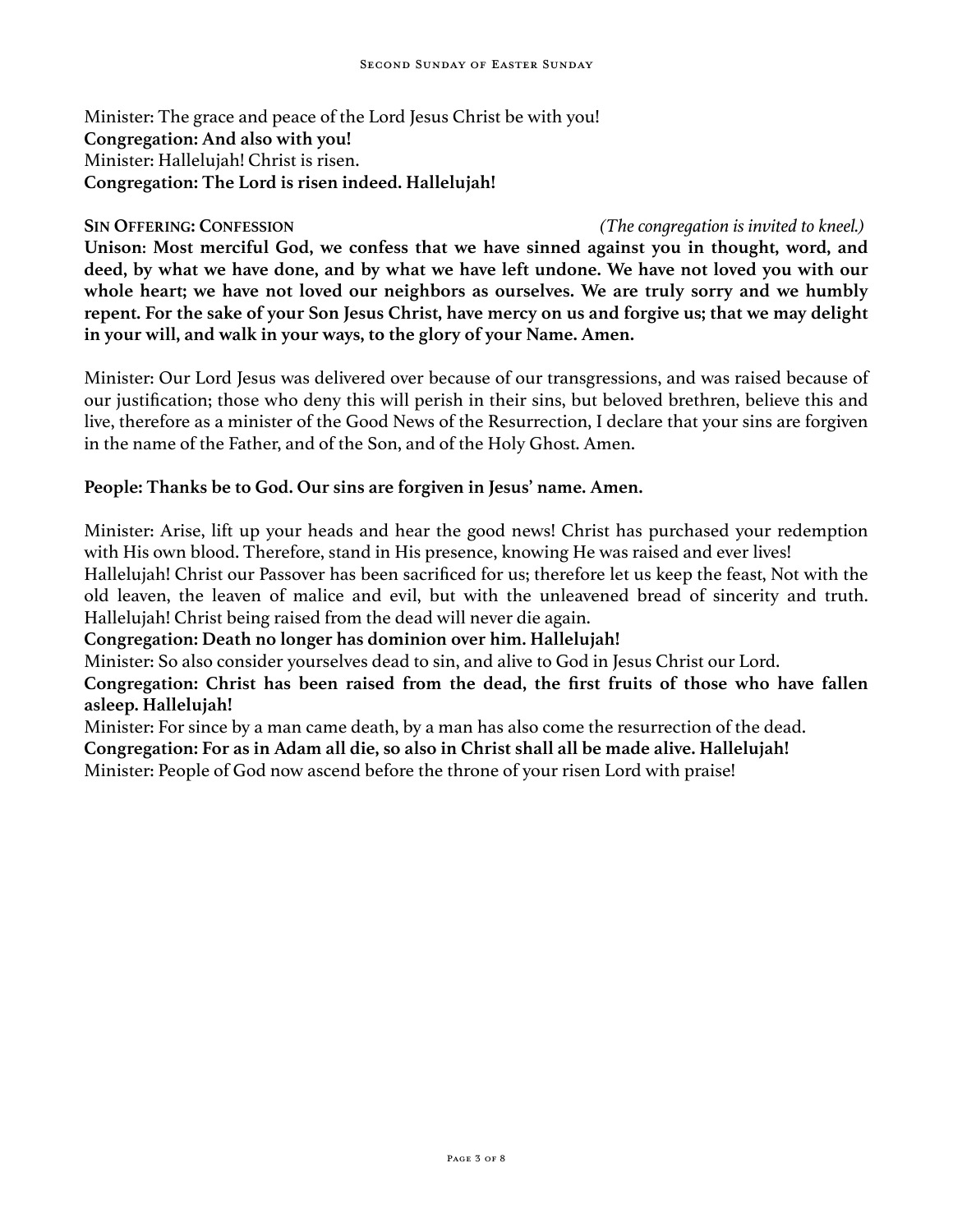

**Christ Arose**

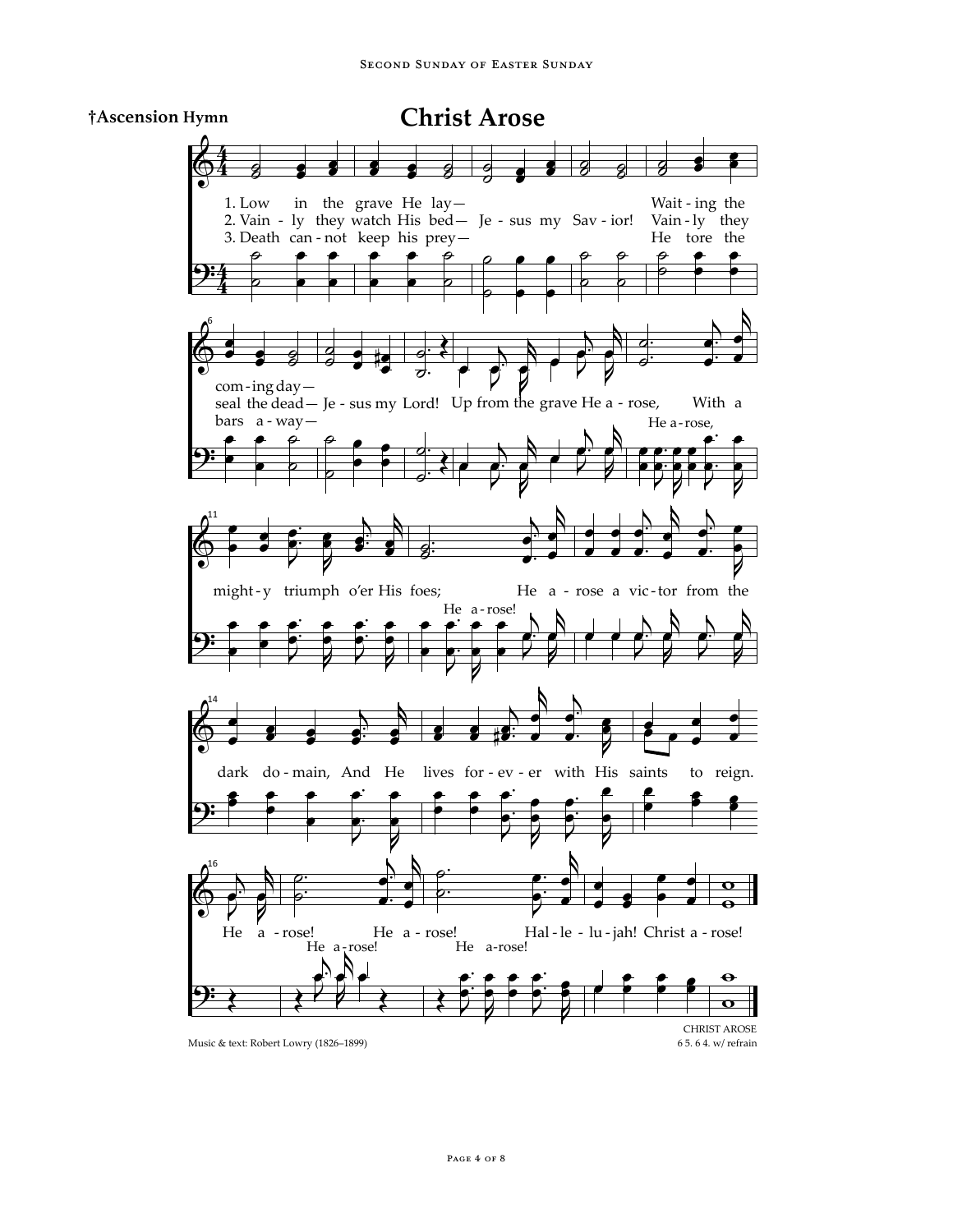†Collect for the Second Sunday of Easter

**Unison: Almighty and everlasting God, who in the Paschal mystery established the new covenant of reconciliation: Grant that all who have been reborn into the fellowship of Christ's Body may show forth in their lives what they profess by their faith; through Jesus Christ our Lord, who lives and reigns with you and the Holy Spirit, one God, for ever and ever. Amen.** 

The Lesson - Acts 4:32-35 Reader: . . . The Word of the Lord. **Congregation: Thanks be to God.**

Chant **t**he Psalm (**Psalm 16**)

**Psalm 16** (Tone E) Preserve me, / O - God,\* For in you I take / refuge.



I say to the LORD, "You / are my Lord;\* I have no good apart / from - you."

As for the saints / in the land,\* They are the excellent ones, in whom is all / my delight.

The sorrows of those / who run after\* Another god shall / multiply;\*

Their drink offerings of blood I will / not pour out\* Or take their names / on my lips.

The LORD is my chosen portion / and my cup;\* You / hold my lot.

The lines have fallen for me in / pleasant places;\* Indeed, I have a beautiful / inheritance.

The Epistle -1 John 1:1-2:2 Reader: . . . The Word of the Lord. **Congregation: Thanks be to God.**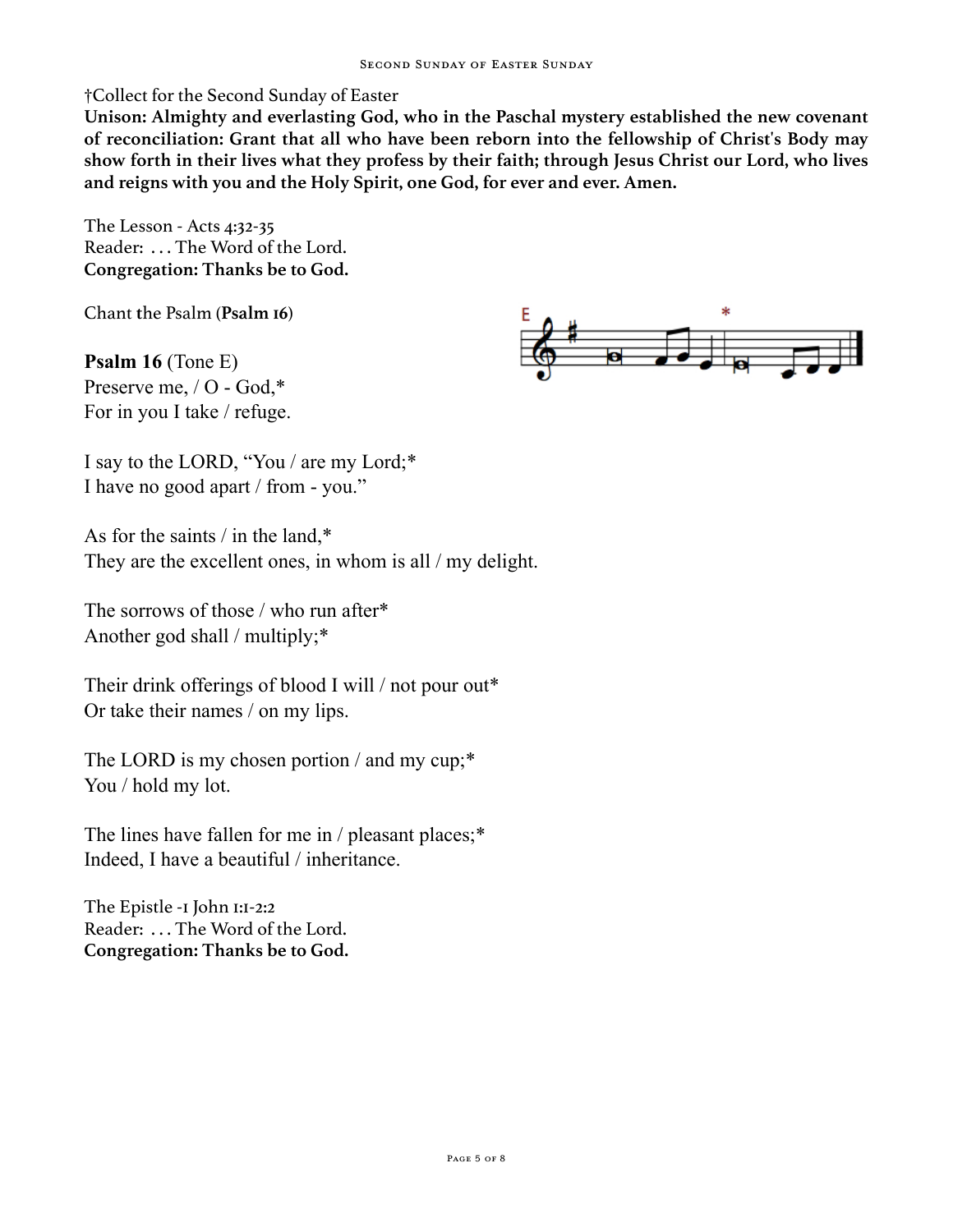Chant the Psalm (**Psalm 16**) I bless the LORD who gives / me counsel;\* In the night also my heart / instructs me.

I have set the LORD always / before me;\* Because he is at my right hand, I shall not / be shaken.

Therefore my heart is glad, and my whole / being rejoices;\* My flesh also / dwells secure.

For you will not abandon my / soul to Sheol,\* Or let your holy one / see corruption.

You make known to me the / path of life;\* In your presence there is fullness of joy; at your right hand are pleasures / forevermore. *Praise be to the Father / and the Son\* Praise be to the / Holy Ghost!*

The Gospel - Luke 24:36b-48 Reader: . . . The Gospel of Christ! **Congregation: Praise be to You, O Christ!** 

# †THE CREED (APOSTLES)

**Unison: I believe in God, the Father almighty, Maker of Heaven and Earth. And in Jesus Christ, His only Son, our Lord; who was conceived by the Holy Ghost, born of the Virgin Mary, suffered under Pontius Pilate, was crucified, dead, and buried; He descended into hell; the third day He rose again from the dead; He ascended into Heaven, and sitteth on the right hand of God the Father Almighty; from thence He shall come to judge the quick and the dead. I believe in the Holy Ghost; the holy catholic Church; the communion of saints, the forgiveness of sins; the resurrection of the body; and the life everlasting. Amen**  †Gloria Patri (p. 436 in the Cantus Christi hymnal, lifting up hands in praise, Ps. 63:4)

**Sermon** - *Following Jesus in Ecclesiastes (Ecc. 9:11-18)* **Rev. Burke Shade** Rev. Burke Shade

*Ecclesiastes 9:11–18 - I again saw under the sun that the race is not to the swift, and the battle is not to the warriors, and neither is bread to the wise, nor wealth to the discerning, nor favor to men of ability; for time and chance overtake them all. 12 Moreover, man does not know his time: like fish caught in a treacherous net, and birds trapped in a snare, so the sons of men are ensnared at an evil time when it suddenly falls on them. 13 Also*  this I came to see as wisdom under the sun, and it impressed me. 14 There was a small city with few men in it *and a great king came to it, surrounded it, and constructed large siegeworks against it. 15 But there was found in it a poor wise man and he delivered the city by his wisdom. Yet no one remembered that poor man. 16 So I said, "Wisdom is better than strength." But the wisdom of the poor man is despised and his words are not heeded. 17 The words of the wise heard in quietness are better than the shouting of a ruler among fools. 18 Wisdom is better than weapons of war, but one sinner destroys much good.* 

A. Wisdom understands God is in control of life, not man (11-12)

B. Wisdom understands that fearing God is better than man's strength (13- 18)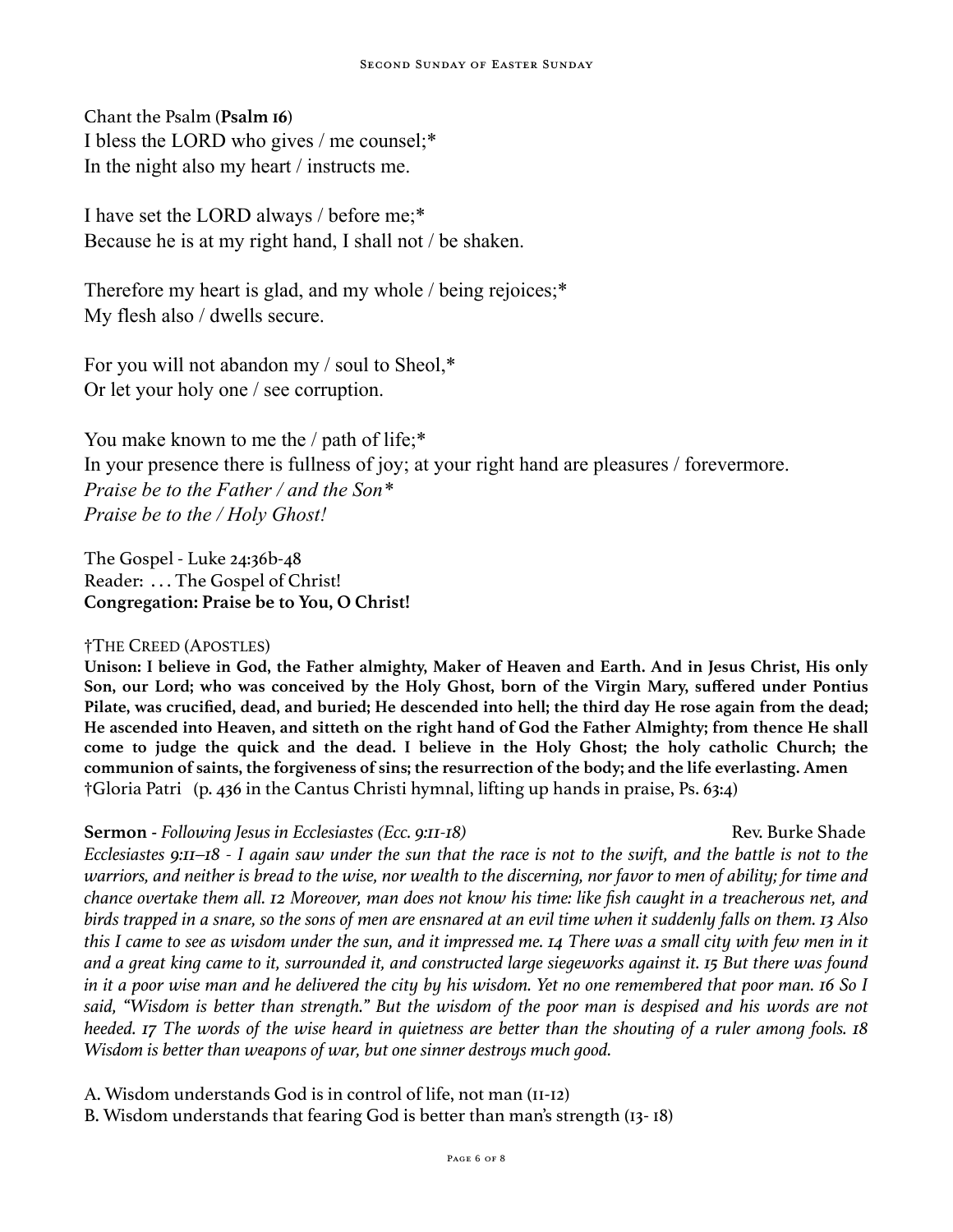Prayers of the People **Properties** (Selected Men to Lead) Minister: Almighty God and the Father of our Lord Jesus Christ, who upon this day did conquer death and rise from the dead, (After each section) Leader: Lord, in Your mercy, **Congregational Response: Hear our prayers.** *†The Lord's Prayer (sung, p. 411, lifting up holy hands 1 Tim. 2:8)*

†**TRIBUTE OFFERING (***We offer ourselves through tithes and offerings.*)

**THE PEACE OFFERING: EUCHARIST** *The Sursum Corda*

Minister: Lift up your hearts.

**People: We lift them up unto the Lord.**

Minister: Let us give thanks unto our Lord God.

**People: It is good and right so to do.**

Minister: It is very good, right, and our bounden duty . . . Therefore with Angels and Archangels, and with all the company of heaven, we laud and magnify thy glorious Name; evermore praising thee, and saying,

**People: Holy, holy, holy, Lord God of hosts, heaven and earth are full of thy glory: Glory be to thee, O Lord most High. Amen.**

**THE SIGN OF PEACE** - *The peace of Christ to you. Note: All Saints welcomes all baptized Christians to the Table. Gluten-free bread is available upon request.*

Eucharist Psalms & Hymns (Cantus Christi Hymnal) - We All Believe in One True God (p. 404), Christ the Lord is Risen Today (p. 270), Thee We Adore O Hidden Savior (p. 217), Christ Jesus Lay in Death's Strong Bonds (p. 269)

# † **THE COMMISSION & BENEDICTION**

Minister: Go in peace to love and serve the risen and reigning Lord Jesus Christ. **Congregation: Thanks be to God!**

**† Hymn - O Let My Name Engraven Stand** (p. 370)

**Postlude**